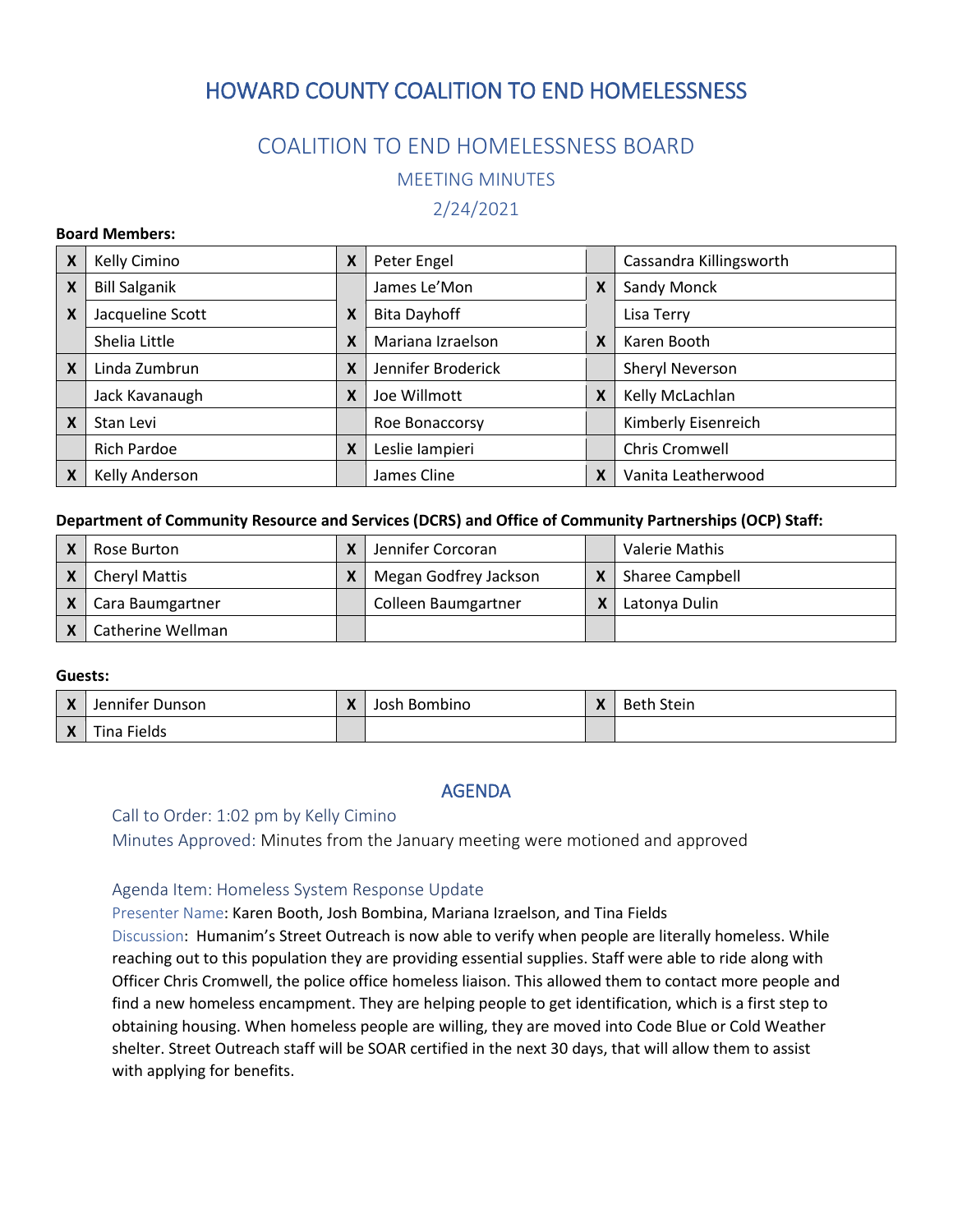# HOWARD COUNTY COALITION TO END HOMELESSNESS

Grassroots shelter programs are assisting the homeless population. Cold Weather Shelter has sheltered 35 individuals, which includes 33 adults and two children. While in shelter households receive case management, assistance with applying for documents and housing, and help with appointments. Shelter services includes three meals a day, laundry, transportation, and COVID-19 supplies.

Code Blue shelter has sheltered 160 duplicated individuals. Two families stayed in Code Blue and where transferred to the Grassroots shelter. All clients have met with outreach workers and their data has been entered in the HMIS system.

The Day Resource Center delivers supplies and food to people during COVID-19. The staff have been able to obtain ID documents and complete housing assessments for all participants. The center will be expanding operating hours to four days a week.

## Agenda Item: Point in Time (PIT) Count

#### Presenter Name: Rose Burton

Discussion: Were not able do a street count this year due to COVID-19. The street count is only required every other year and Howard County completed a count last year. Howard County will return to a yearly street count after COVID-19. Were able to use a Code Blue night for this year's count, this allowed a count of some of the people that would normally be unsheltered. Officer Chris Cromwell met with hotel staff to identify people being aided by churches and other organizations, so these people could be included in the count. Food pantries were able to count some homeless people that have been using their assistance. 68 homeless surveys have been collected, with more still being submitted.

## Agenda Item: COVID-19 Vaccination Update

## Presenter Name: Jackie Scott

Discussion: The Department of Community Resources and Services (DCRS) is assisting the Health Department with mass vaccination clinics. DCRS is providing a helpline and in person staffing at clinics. The first vaccination clinics were held at Ascend 1 building and Howard Community College. Possible future locations include high schools. DCRS and the Health Department are working with outreach organizations to make sure all communities have access to vaccines. This includes providing vaccine information in multiple languages.

## Agenda Item: Emergency Shelter Housing Push

## Presenter Name: Jennifer Corcoran

Discussion: 20 vouchers are available for mainstream Section 8 housing based on age and health issues for people currently in emergency shelter. About half of the households in emergency shelter are eligible for these vouchers. There have been difficulties in documenting disabilities and health issues. Street outreach is going to start the process of obtaining these documents for homeless people as early in their relationship as possible.

## Agenda Item: Rent and Utility Assistance

## Presenter Name: Kelly Cimino

Discussion: The Howard County Department of Housing and Community Development (DHCD) has received an award of \$9.7 million dollars from The Treasury Department. These funds can be used to cover up to 12 months of rent and utilities per household. A press conference will announce the opening day for applications. DHCD will be working with Community Action Council (CAC) and Grassroots to